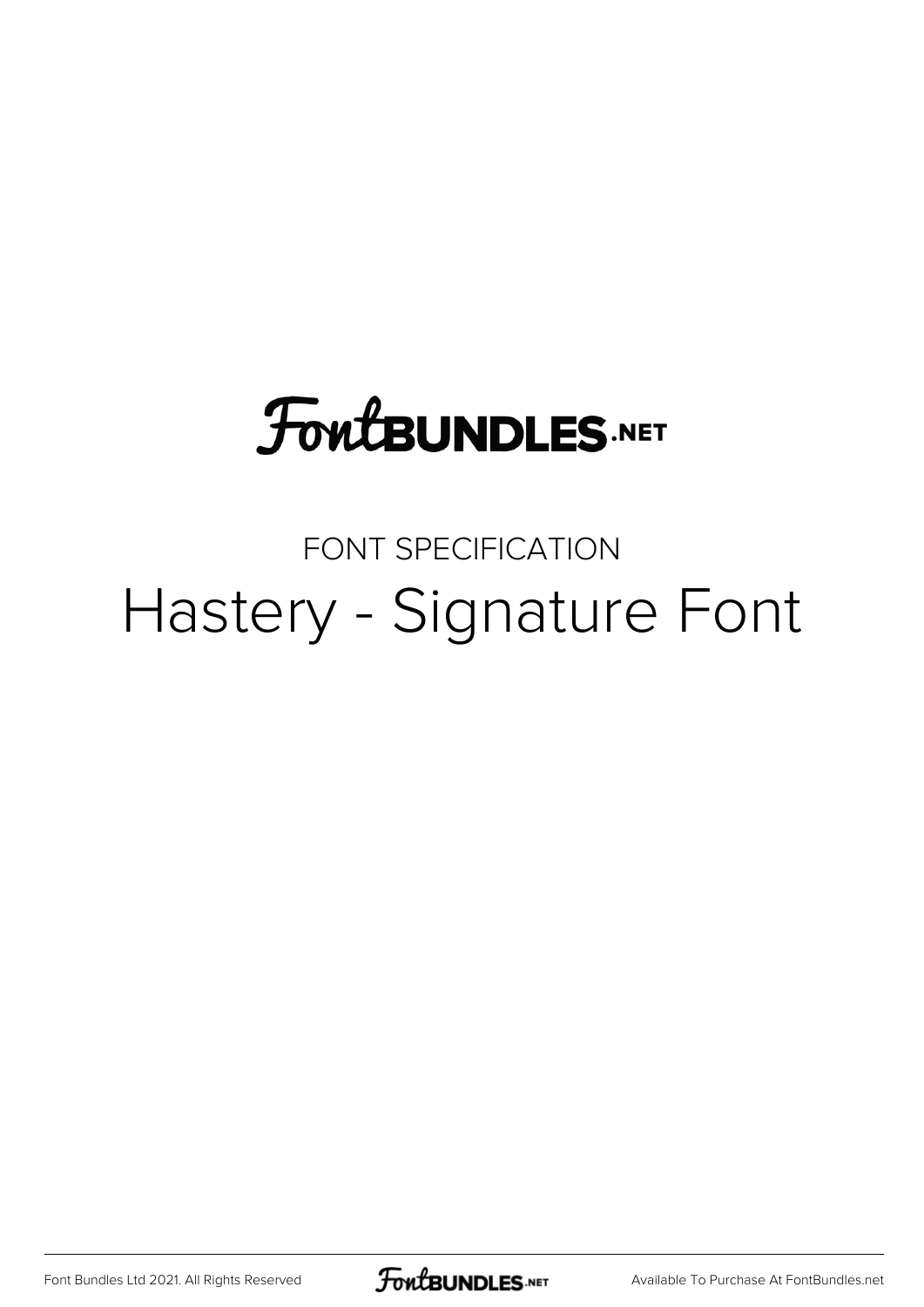## Hastery Signature - Regular



Lowarcase Characters Prijklmnopgvotur  $\alpha\gamma$ 

Numbers

0123456789

Punctuation and Symbols  $\# 424 (1) * 124 (1) * 124 (1) * 124 (1) * 124 (1) * 124 (1) * 124 (1) * 124 (1) * 124 (1) * 124 (1) * 124 (1) * 124 (1) * 124 (1) * 124 (1) * 124 (1) * 124 (1) * 124 (1) * 124 (1) * 124 (1) * 124 (1) * 124 (1) * 124 (1) * 124 (1) * 124 (1) * 124 (1) * 124 (1) * 124 (1) * 1$ (e)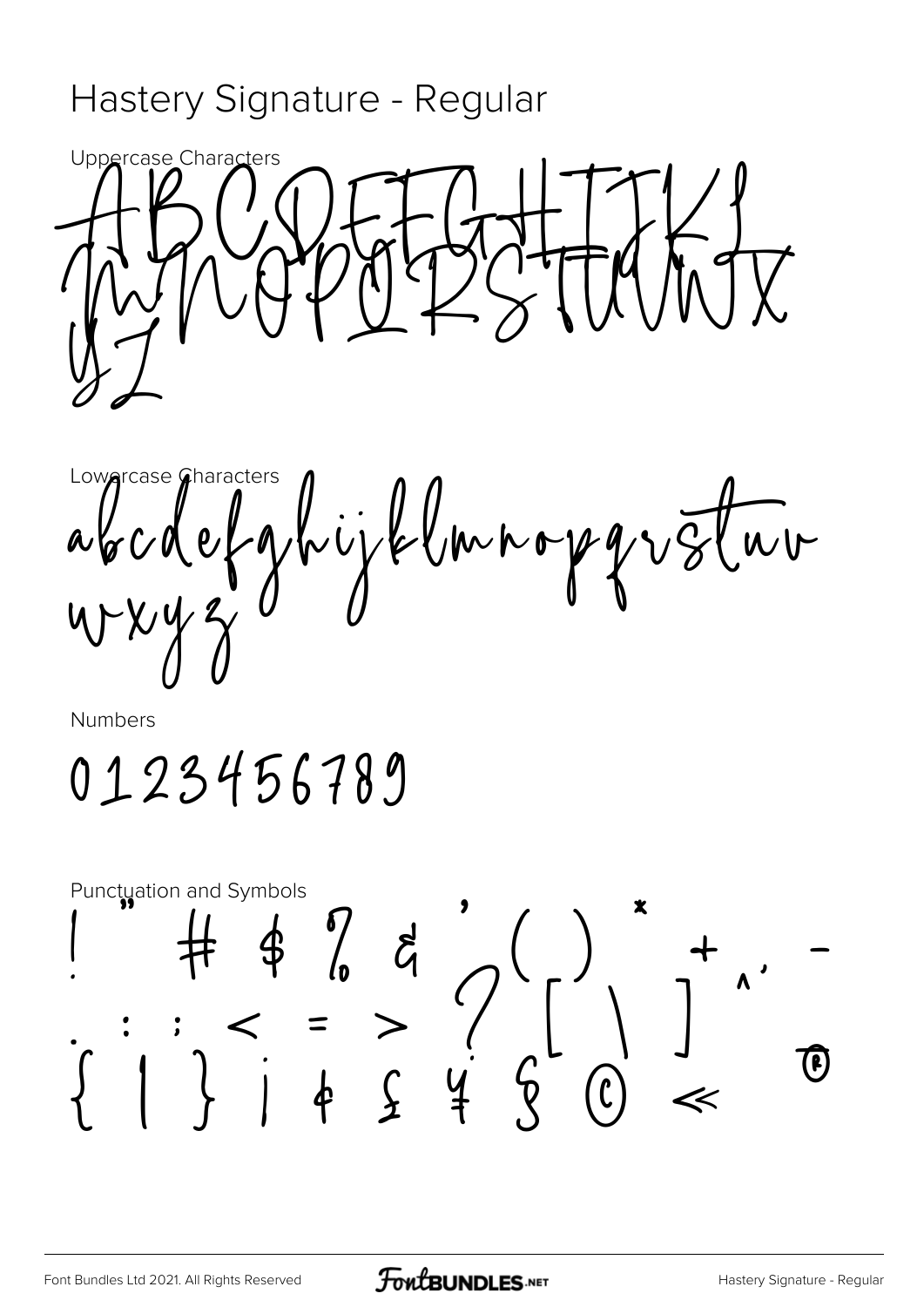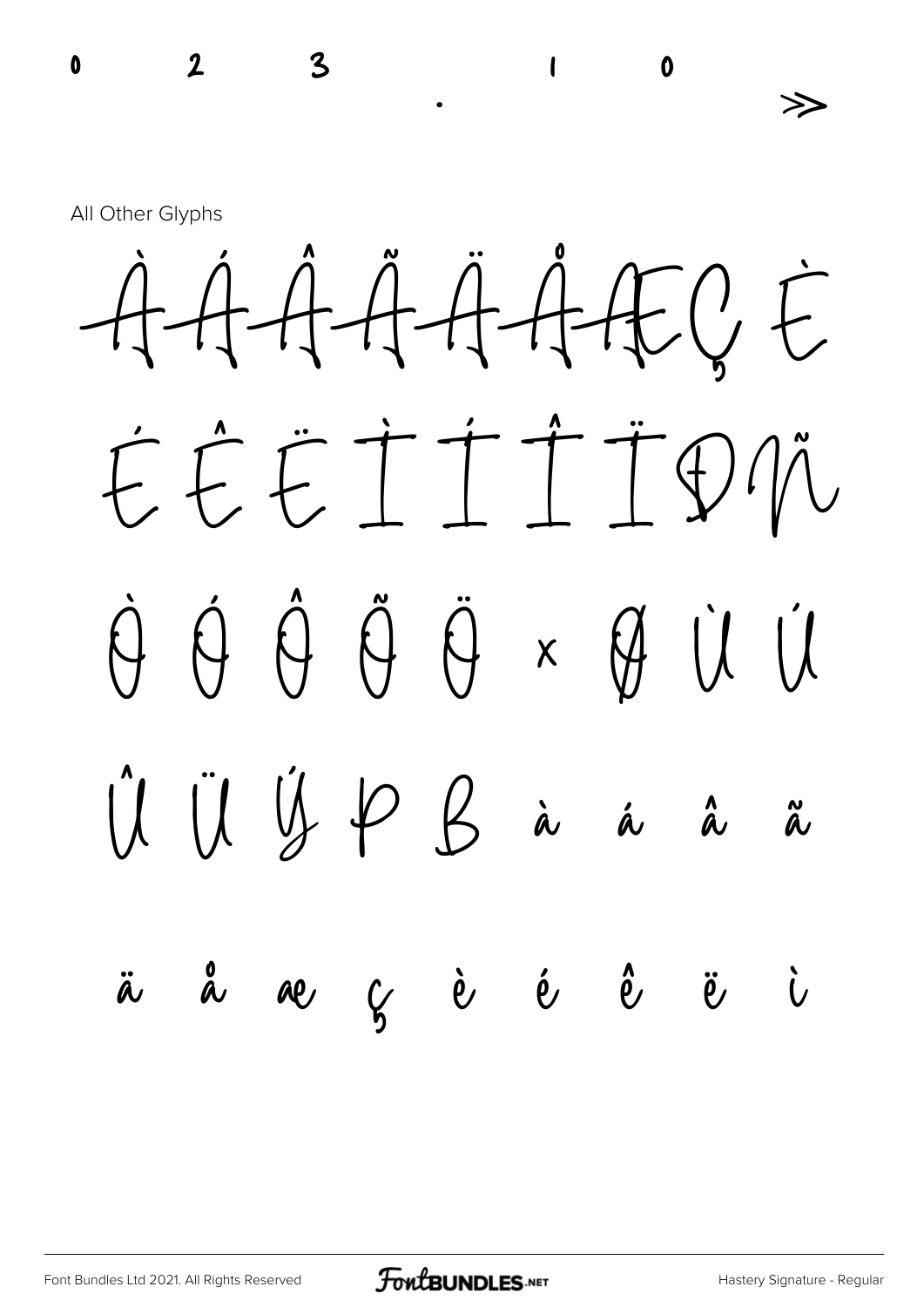i i i d n i i î n  $\ddot{\sigma}$  +  $\dot{\sigma}$  is a is a  $\ddot{\phi}$  b if I It ne 3 % if  $\zeta$  of  $+$  .  $-$  >  $f$   $f$   $f$  -  $\le$  $= \frac{1}{2}$ of the top for the top of